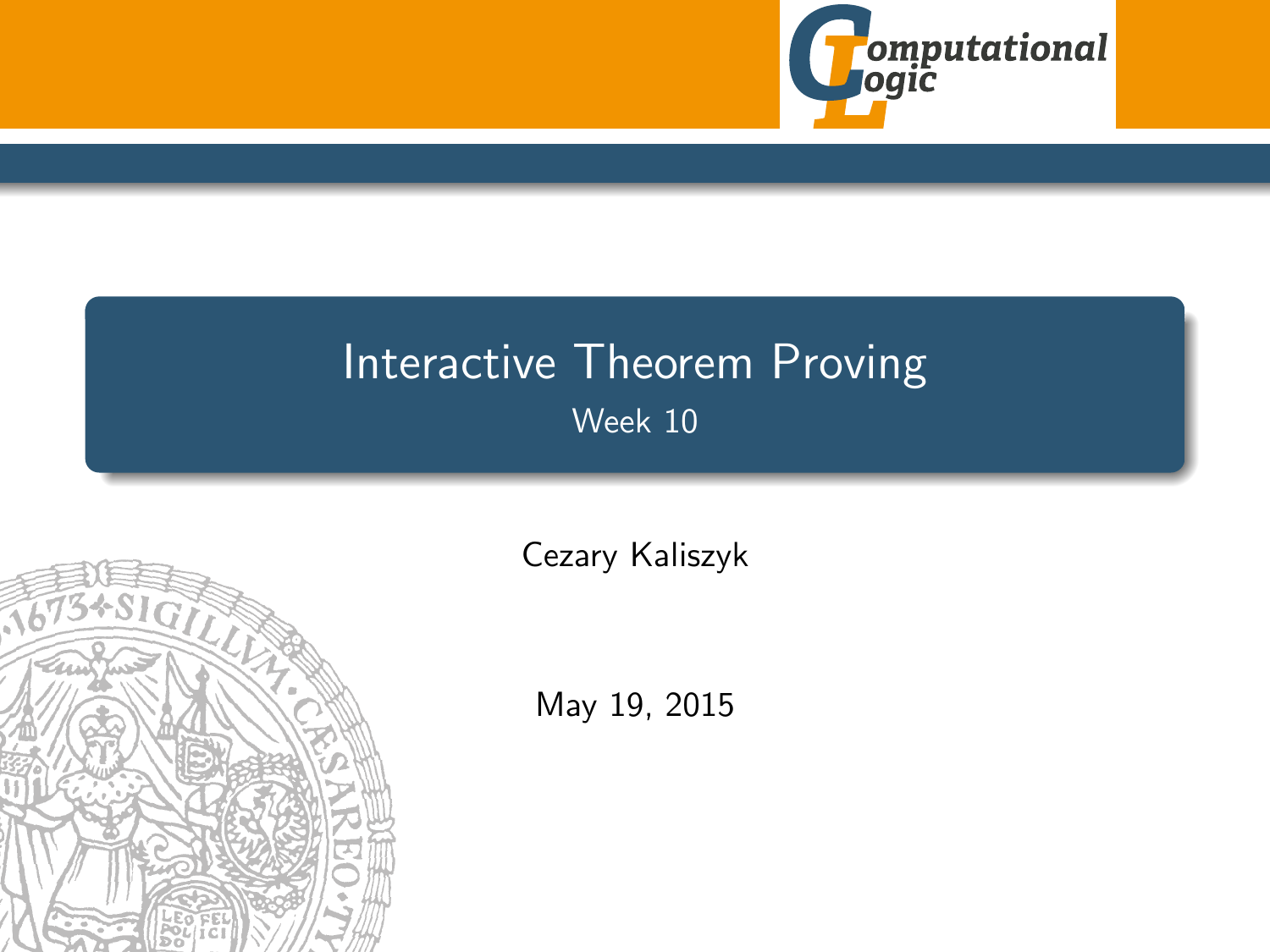## So far

- Proof Assistants: HOL Light, Mizar, Isabelle
- Calculi:  $\lambda_{\rightarrow}$ ,  $\lambda_{P}$ ,  $\lambda_{2}$
- Curry-Howard

# **Today**

- Inductive types in  $\lambda_{\star}$
- $\lambda_{CoC}$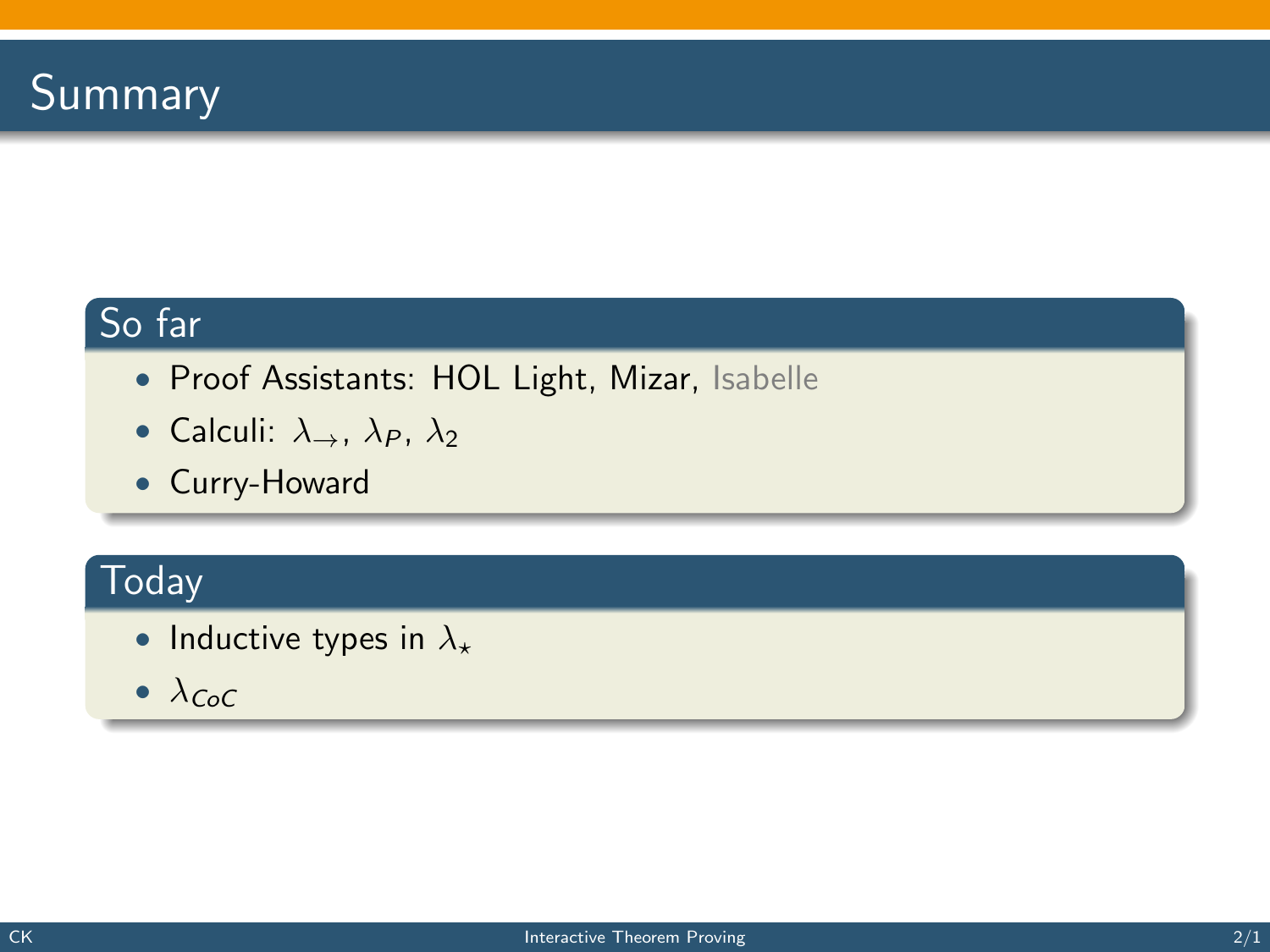### Inductive type definition

```
Inductive bool : Set :=
 true : bool
| false : bool.
```
(Coq produces bool\_ind, ...)

#### Recursive definition

```
Definition neg (b : bool) : bool :=
 match b with
    true => false
  | false => true
  end.
```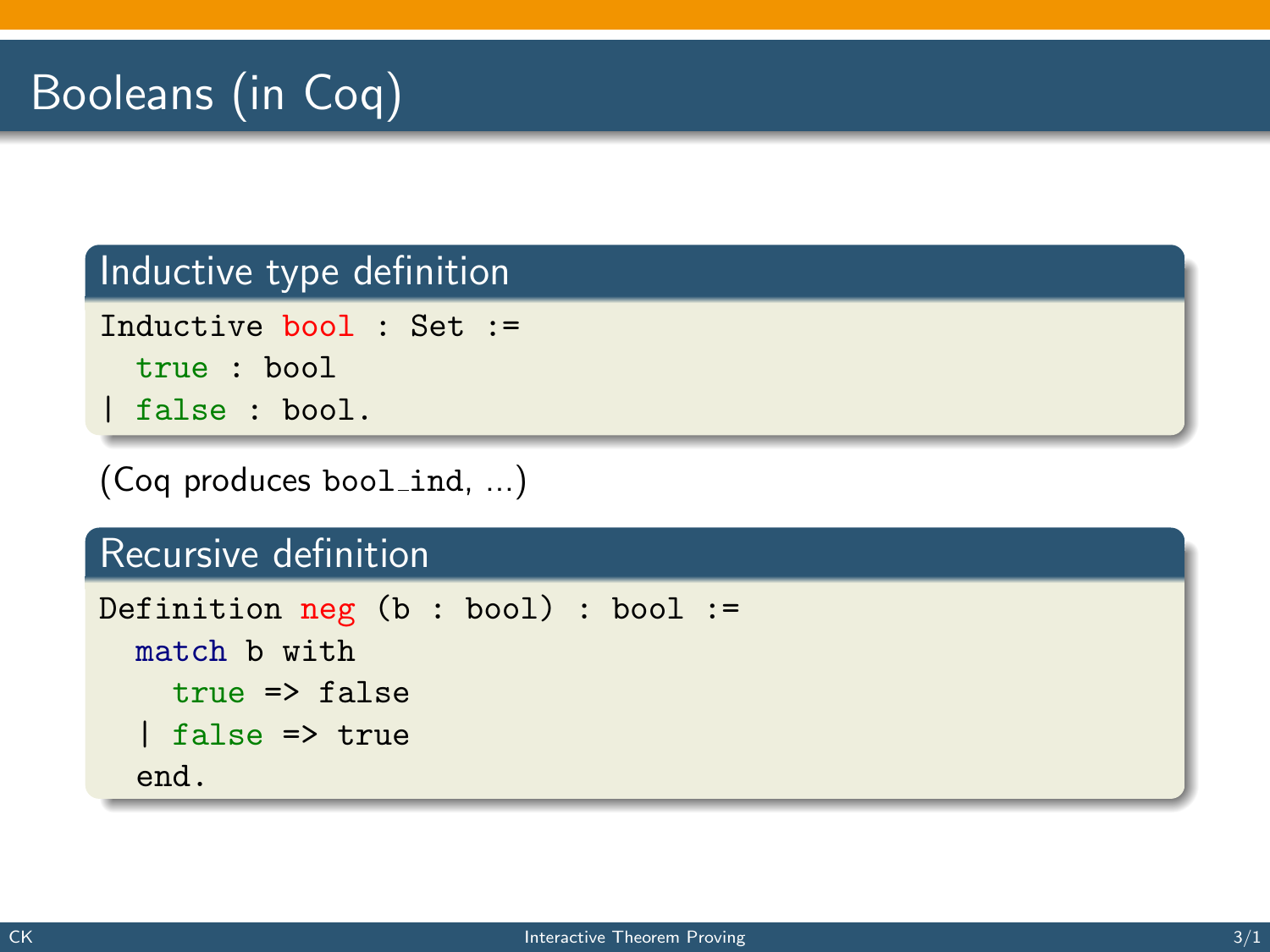# First properties

### Proof by cases

```
Lemma negneg : forall b : bool, neg (neg b) = bintro b.
elim b.
simpl.
reflexivity.
simpl.
reflexivity.
Qed.
```
#### Induction principle

```
Check bool_ind.
bool_ind :
  forall P : bool -> Prop,
    P true -> P false -> forall b : bool, P b
```

```
\forall P \in (bool \rightarrow Prop). P(true) \Rightarrow P(false) \Rightarrow \forall b \in bool. P(b)
```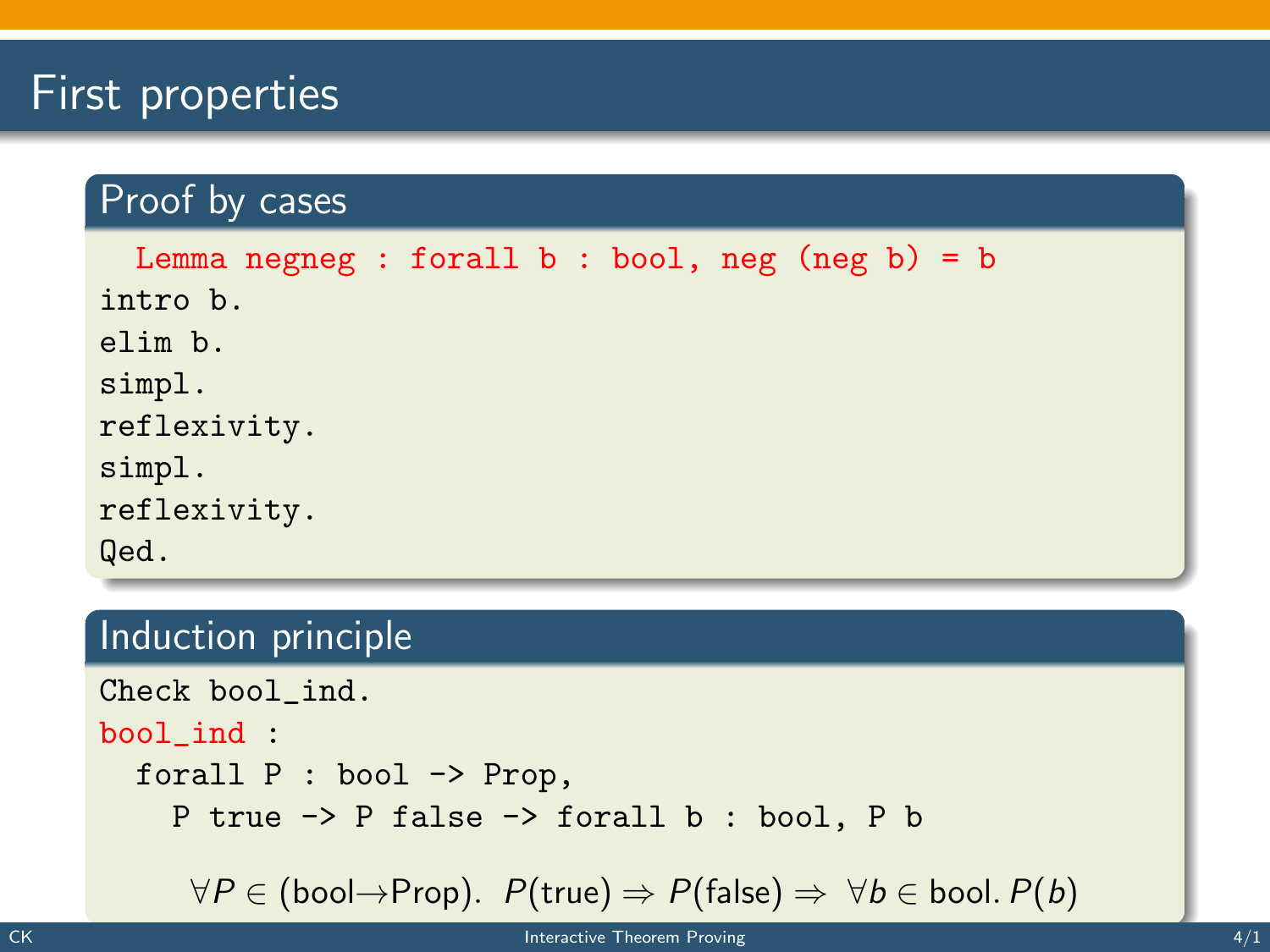#### Inductive Definition

```
Inductive nat : Set :=
  0 : nat| S : nat \rightarrow nat.
```
#### Recursive function

```
Fixpoint plus (n m : nat) : nat :=
  match n with
    0 \implies m| S p \Rightarrow S (plus p m)
  end.
```
#### ι-reduction

plus (S 0) (S 0)  $\rightarrow$  S (plus 0 (S 0))  $\rightarrow$  S (S 0)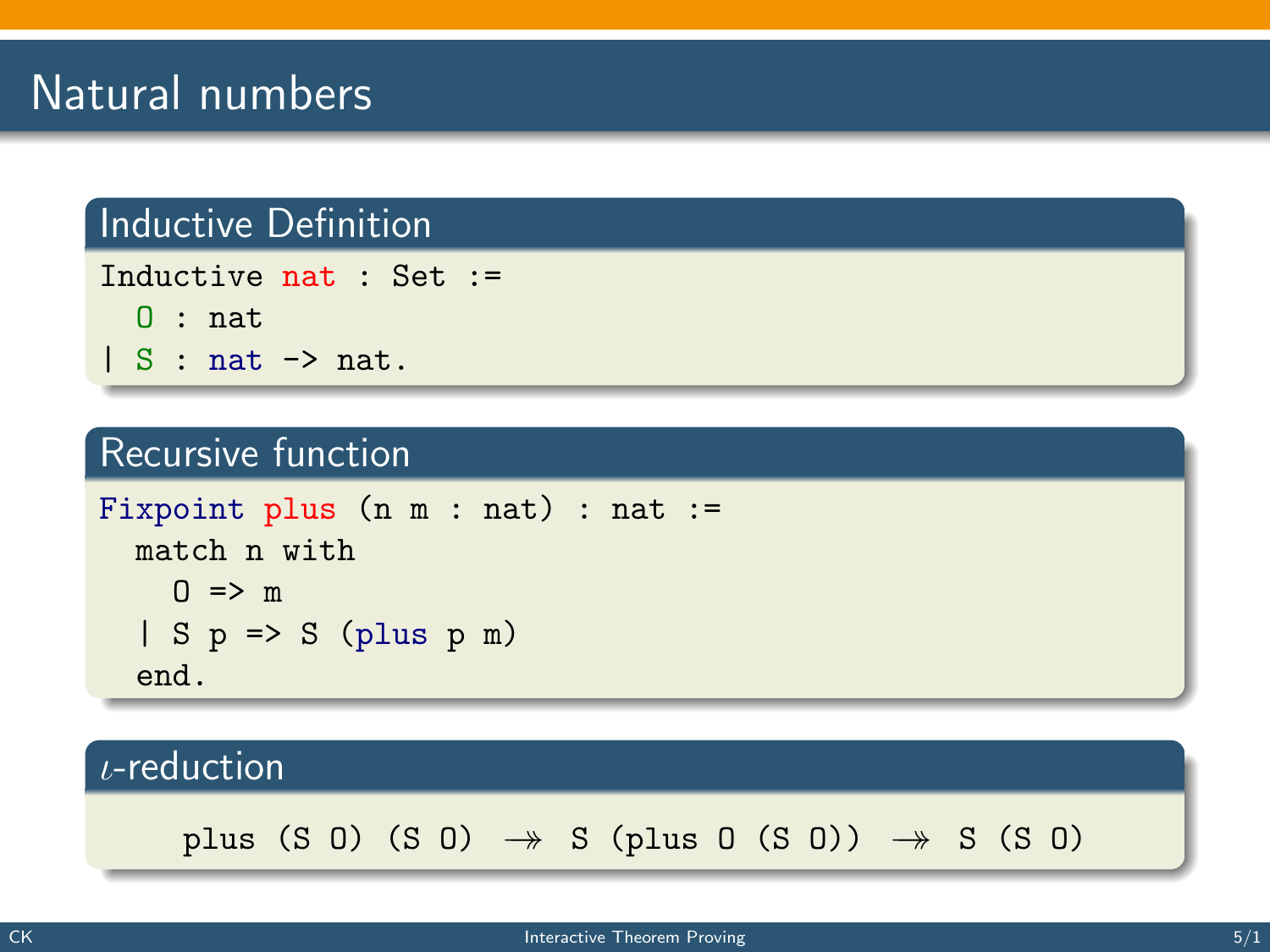# Proof by Induction

### Lemma plus\_rid: forall  $n :$  nat, plus  $n 0 = n$ . induction n. simpl. reflexivity. simpl. rewrite IHn. reflexivity. Qed.

### Induction Principle

nat\_ind : forall P : nat -> Prop, P 0 -> (forall n : nat, P n -> P (S n)) -> forall n : nat, P n

$$
\forall P. \ P(0) \Rightarrow (\forall n \in \mathbb{N}. \ P(n) \Rightarrow P(n+1)) \Rightarrow \forall n \in \mathbb{N}. P(n)
$$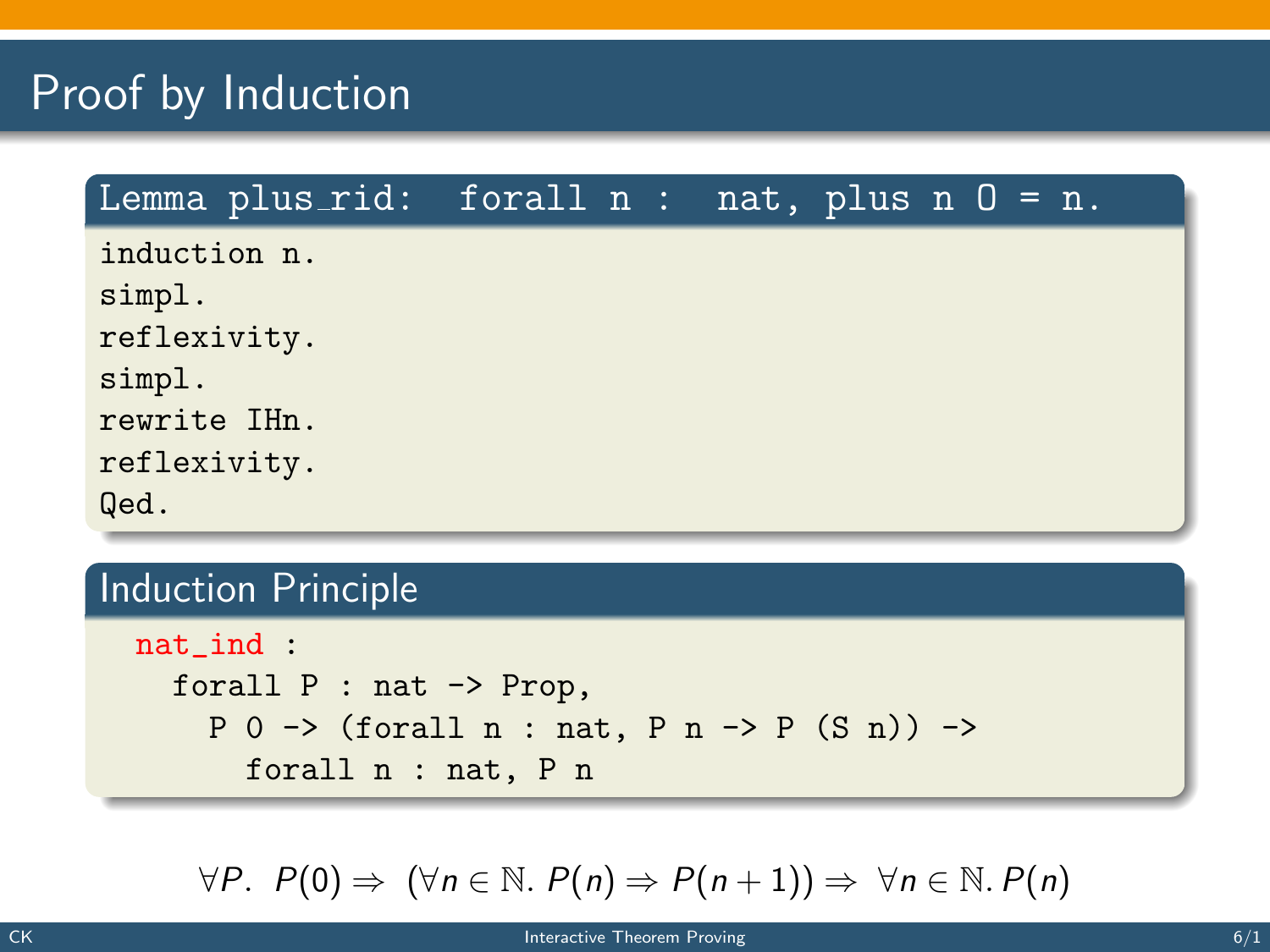```
Inductive natlist : Set :=
 nil : natlist
| cons : nat -> natlist -> natlist
Fixpoint append (l k : natlist) : natlist :=match l with
   ni1 = > k| cons n l' => cons n (append l' k)
  end.
```
 $\iota^*$ -reduction

Eval compute in (append (cons O nil) (cons (S O) nil)).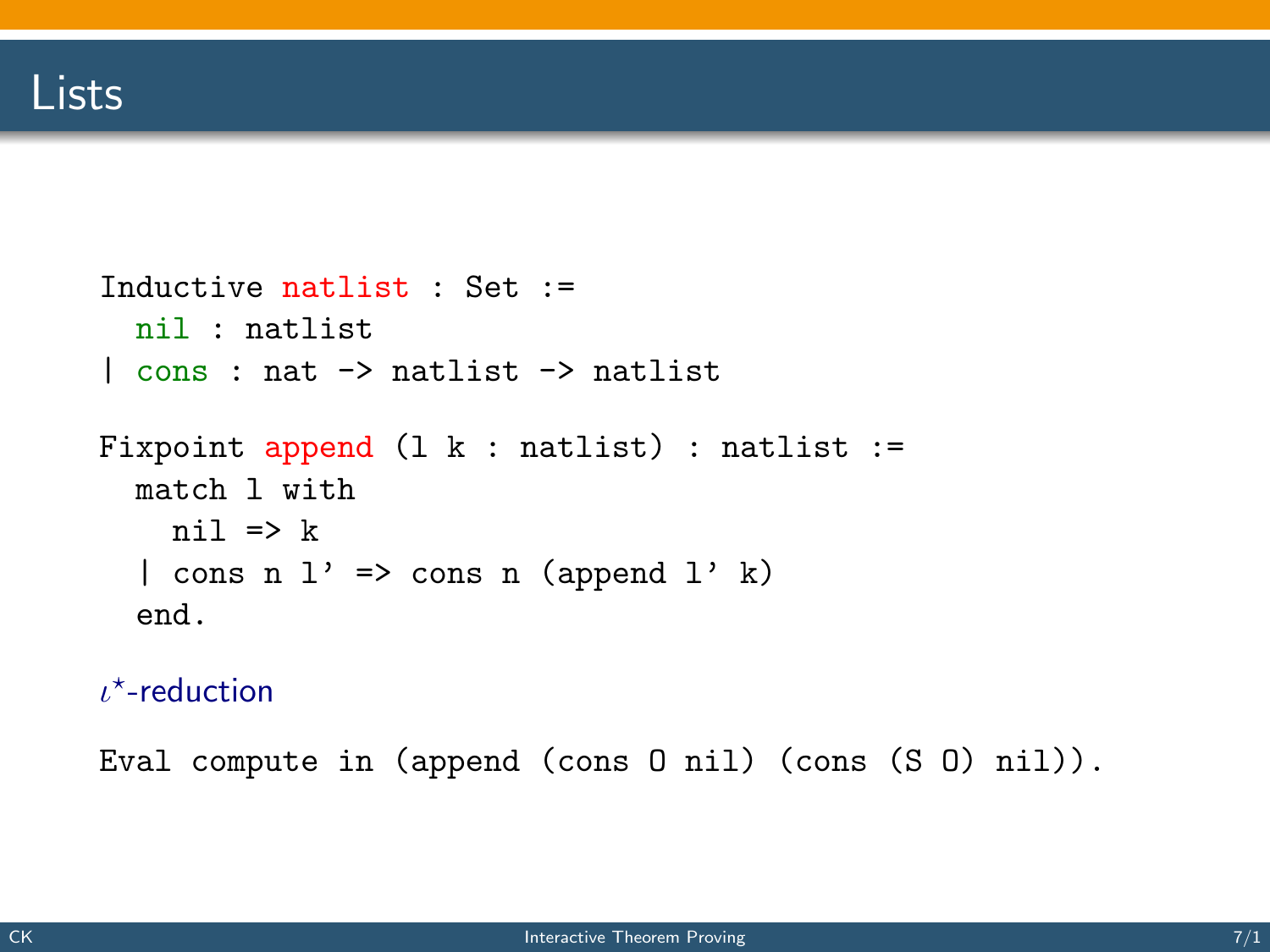# Inductive Predicates

#### Truth as a type

Inductive True : Prop :=

I : True.

.

### Falsity as a type

Inductive False : Prop :=

#### Generated induction principle

```
False_ind :
 forall P : Prop, False -> P
```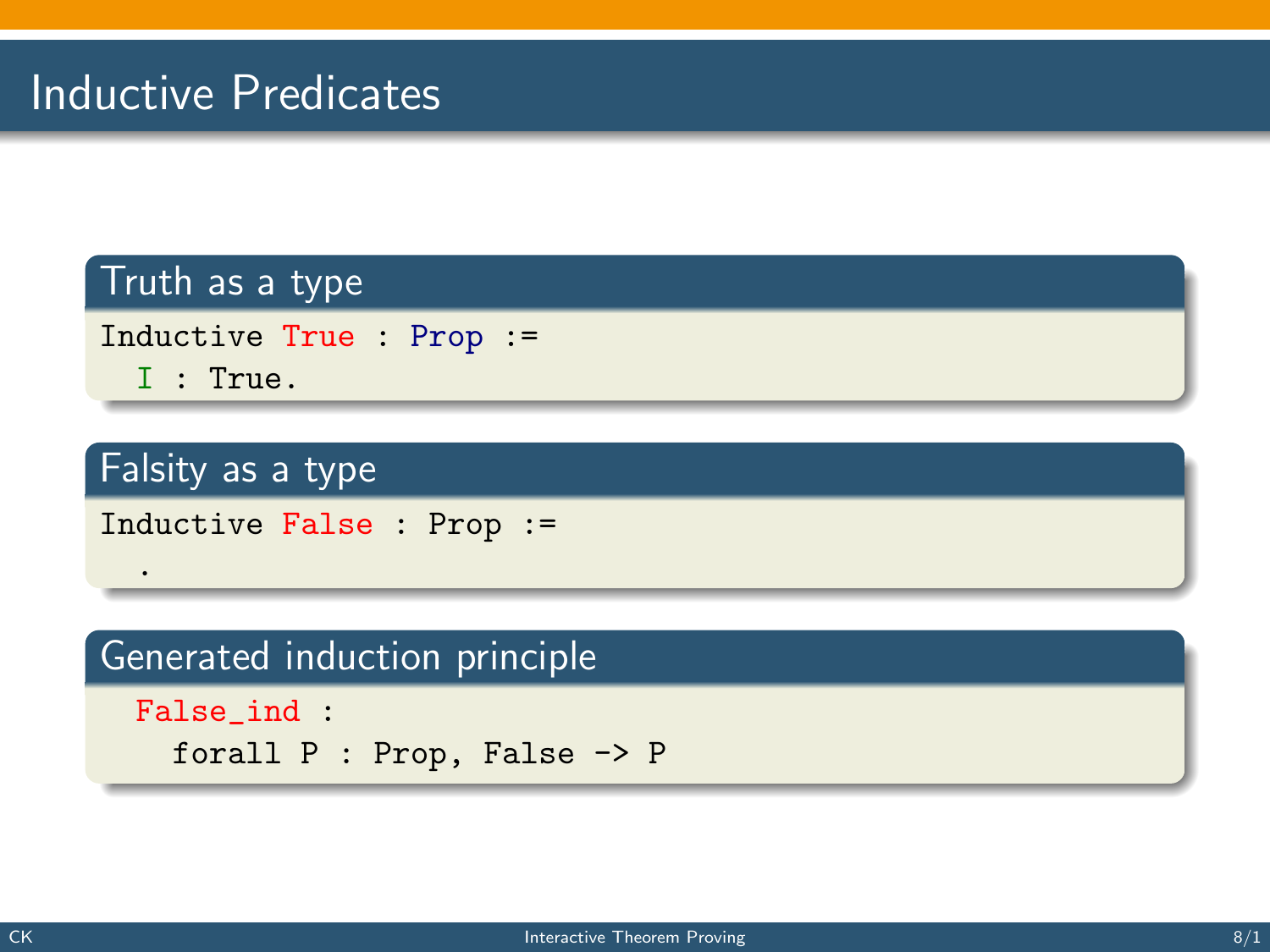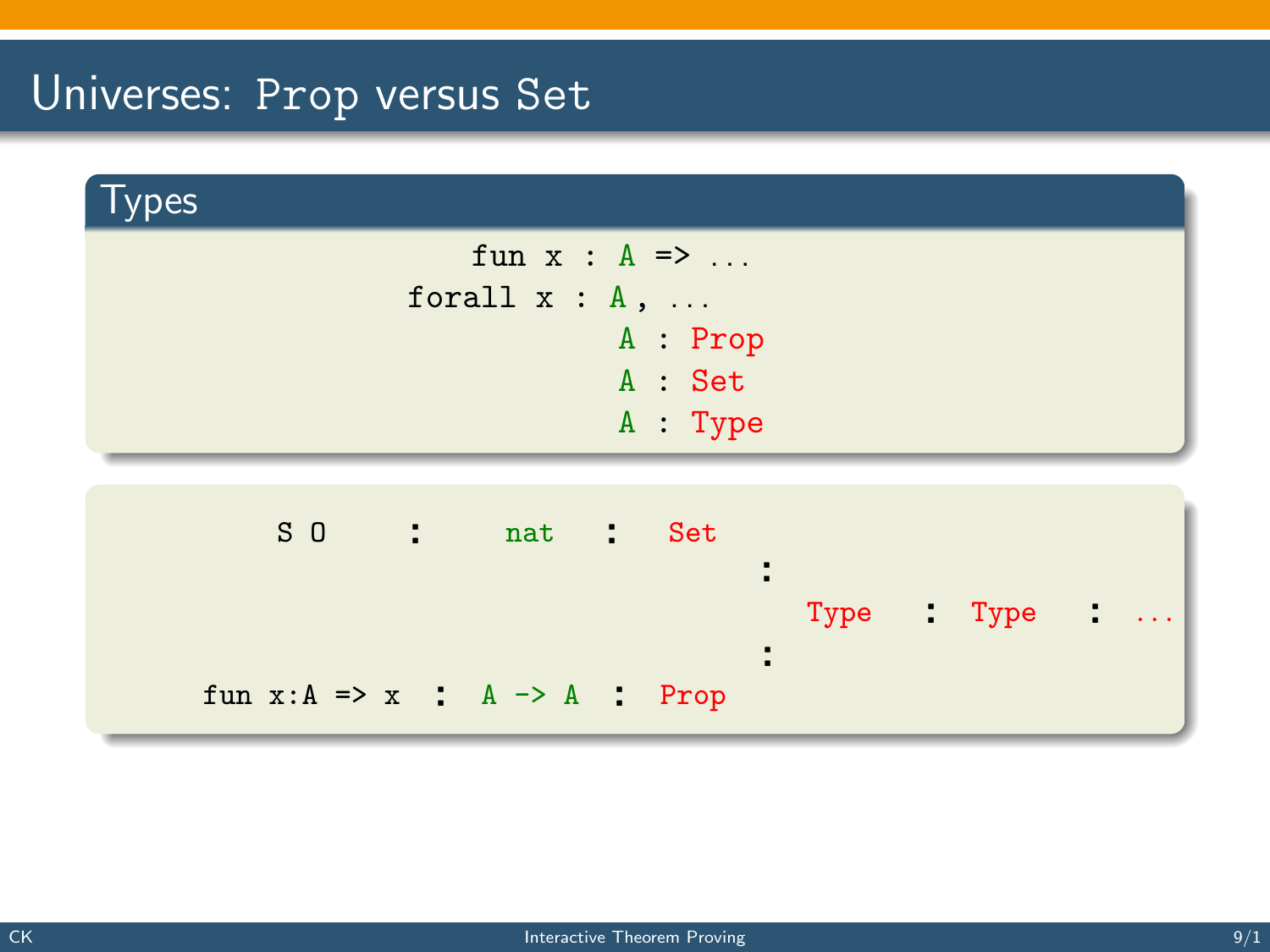

Quiz

Inductive types?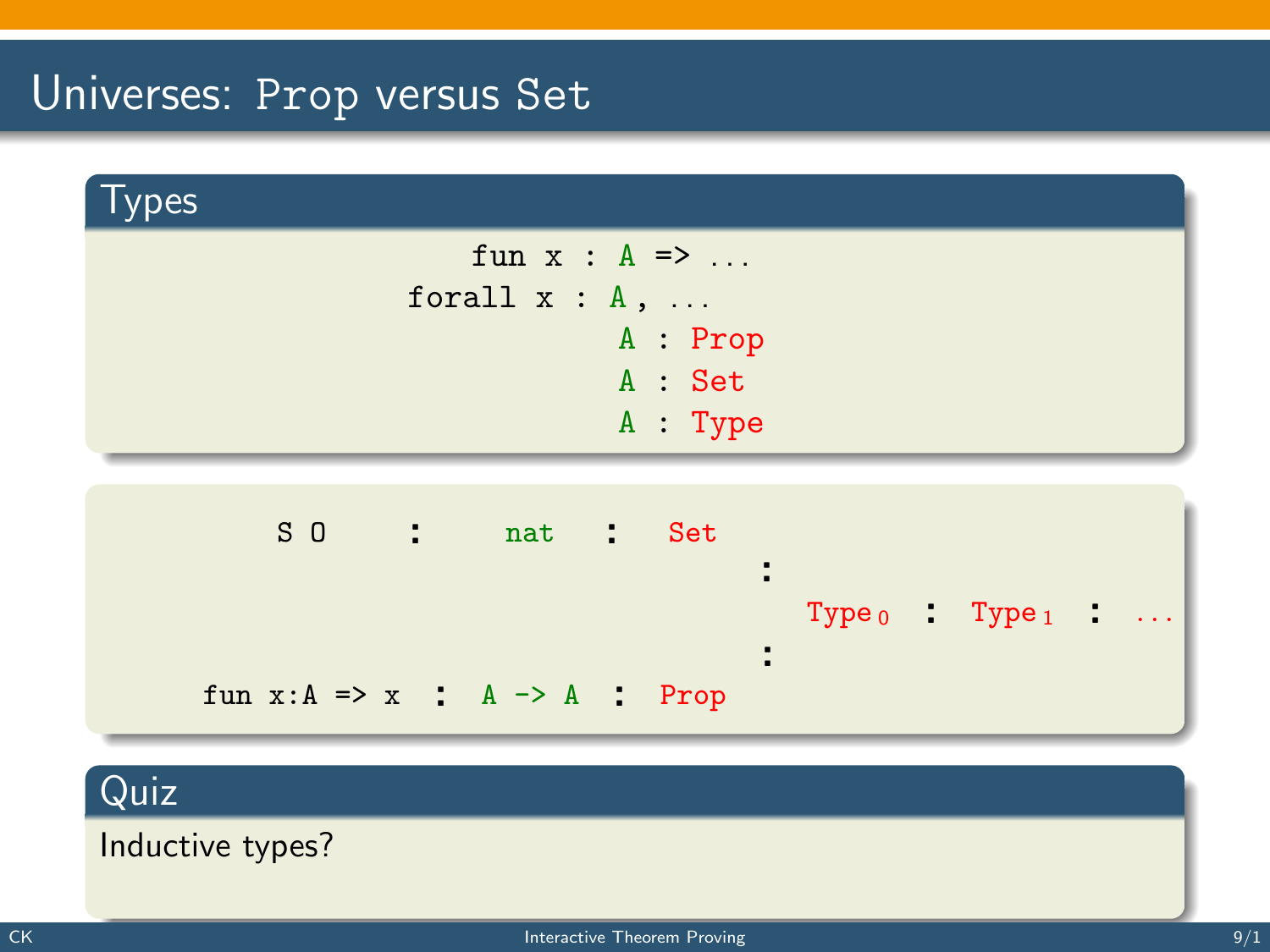

### Quiz

Inductive types? True and bool Curry-Howard?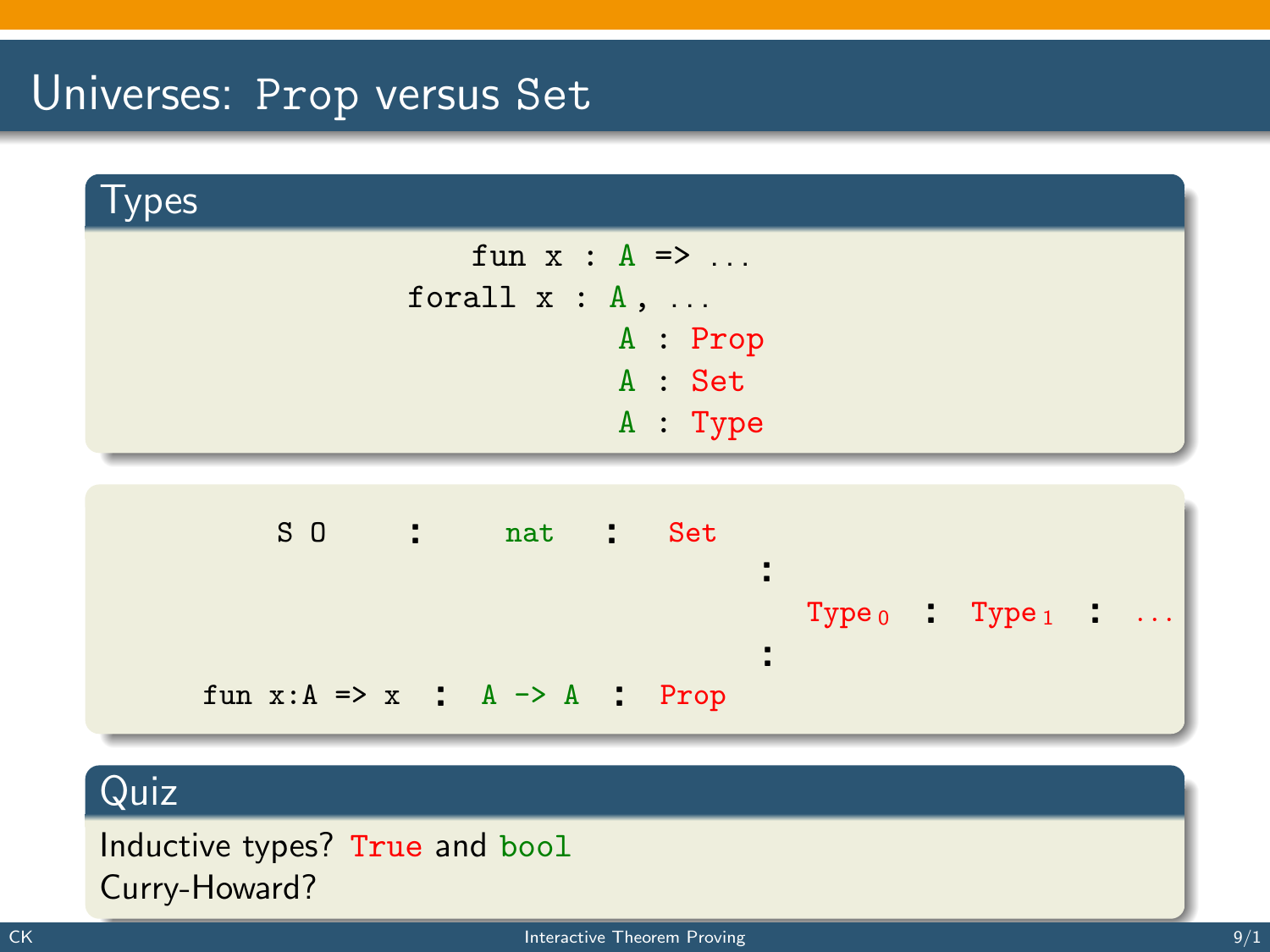

#### Quiz

Inductive types? True and bool Curry-Howard? Only for True and Prop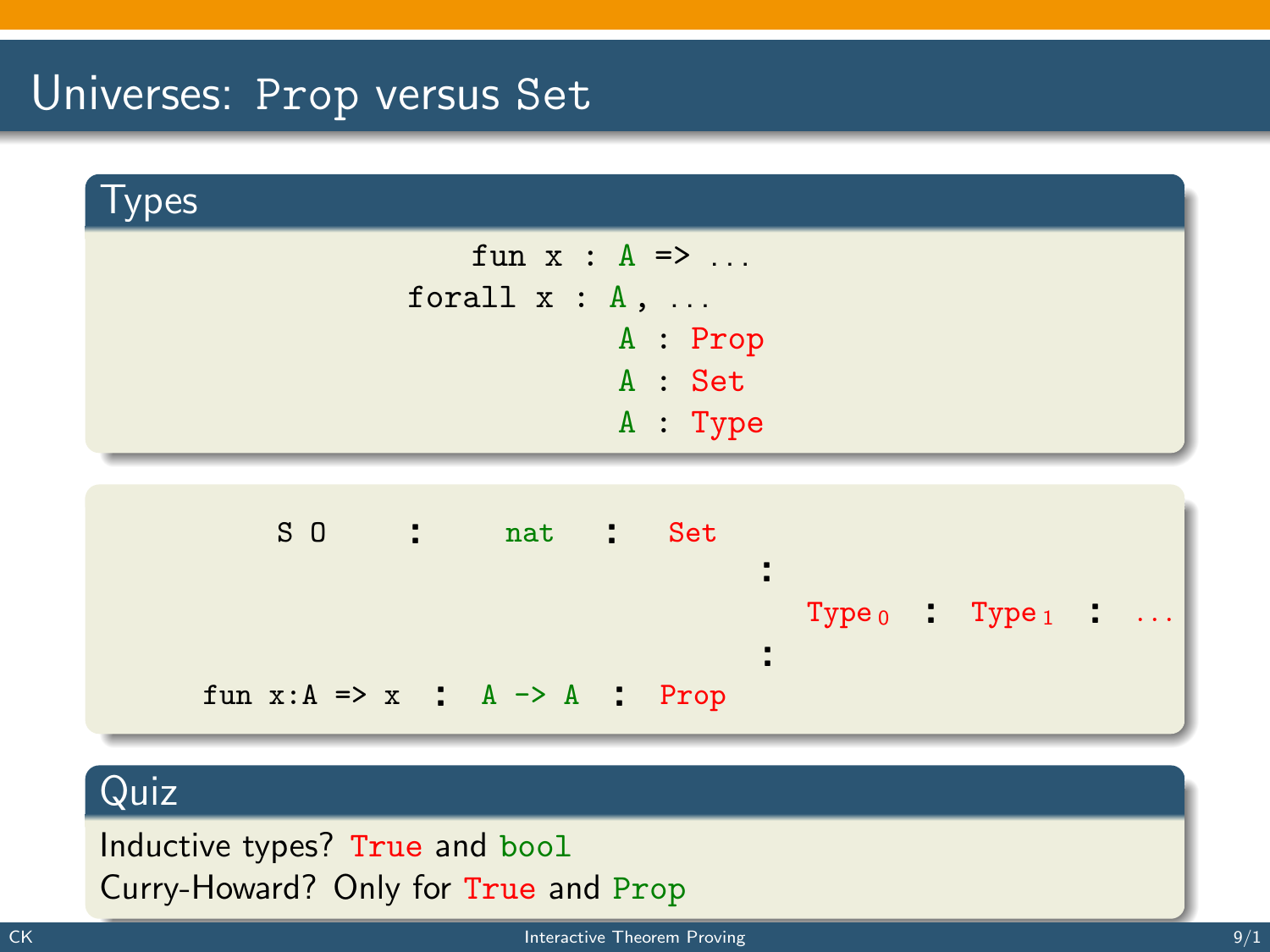# Datatypes in  $\overline{\lambda}$ -calculus

| Church numerals in untyped $\lambda$ -calculus |    |  |                                                 |
|------------------------------------------------|----|--|-------------------------------------------------|
|                                                |    |  | $0 = \lambda f. \lambda x. x$                   |
|                                                |    |  | $1 = \lambda f, \lambda x, f x$                 |
|                                                |    |  | 2 = $\lambda f. \lambda x. f(f x)$              |
|                                                | ł. |  |                                                 |
|                                                |    |  | $S = \lambda n. \lambda f. \lambda x. f(n f x)$ |

#### Church numerals can be typed

type A

$$
0 = \lambda f : A \to A. \lambda x : A. x : (A \to A) \to (A \to A)
$$
  
\n
$$
S = \lambda n : (A \to A) \to (A \to A). \lambda f : A \to A. \lambda x : A. f (n f x)
$$

## Why included if definable?

Efficiency, Separation of reductions.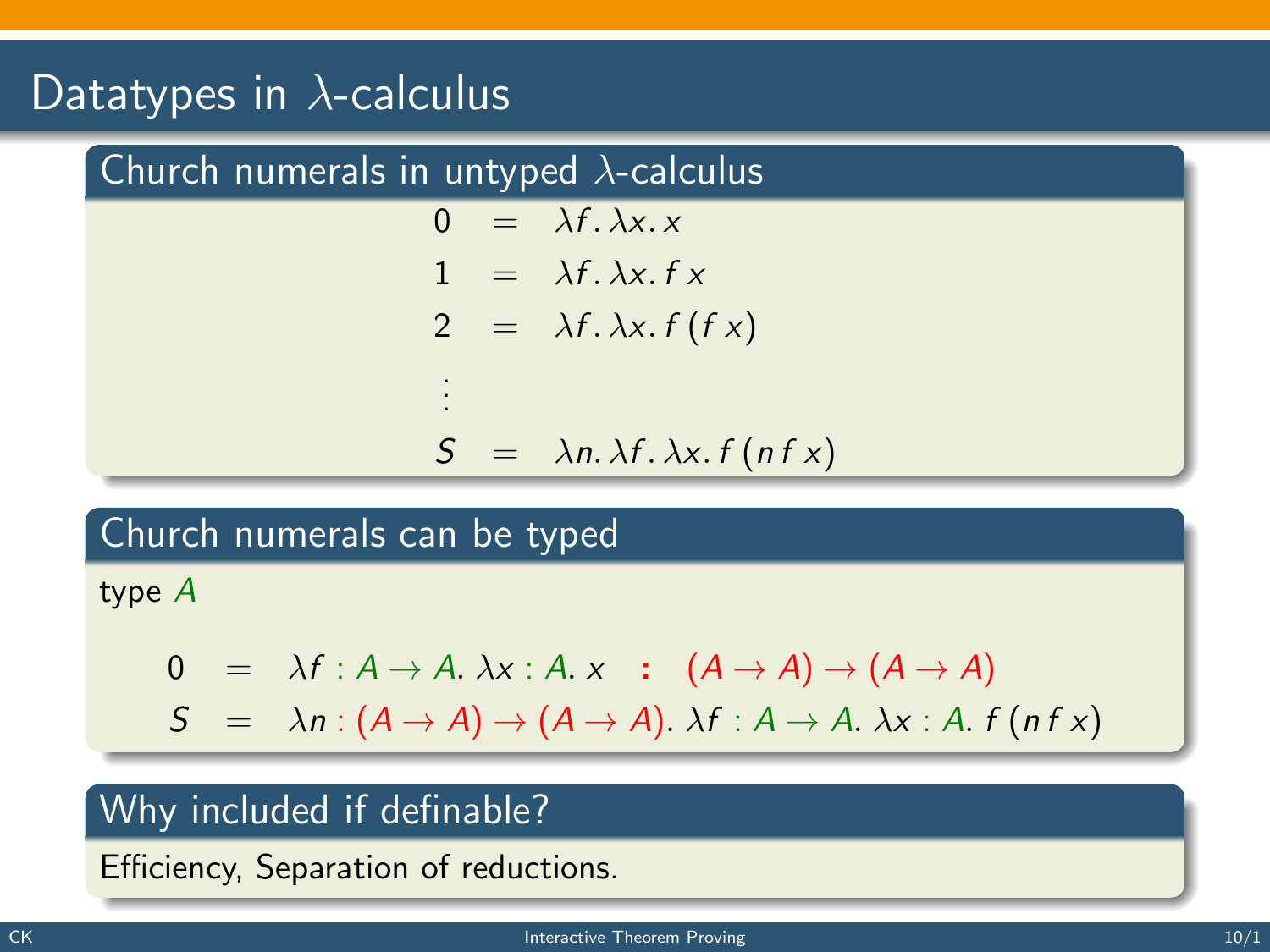# Dependently-typed polymorphic lists

```
Inductive t A : nat \rightarrow Type :=|nil : t A 0
  |cons : for all (h:A) (n:nat), t A n \rightarrow t A (S n).Check (t nat 0).
Check \frac{\cosh 3}{\cosh 3} \frac{\cosh 1}{\cosh 2}.
Local Notation "[]" := (nil).
Local Notation "h :: t'' := (cons _ h _ t) (at level 60, right associativity).
Fixpoint const A (a:A) (n:nat) :=
  match n return t A n with
  | O => nil A
  | S n => a :: (const a n)
  end.
Fixpoint of list A (1 : list A) : t A (length 1) :=
match l as l' return t A (length l') with
  |Datatypes.nil => []
  |(h :: tail)list => (h :: (of list tail))end.
```